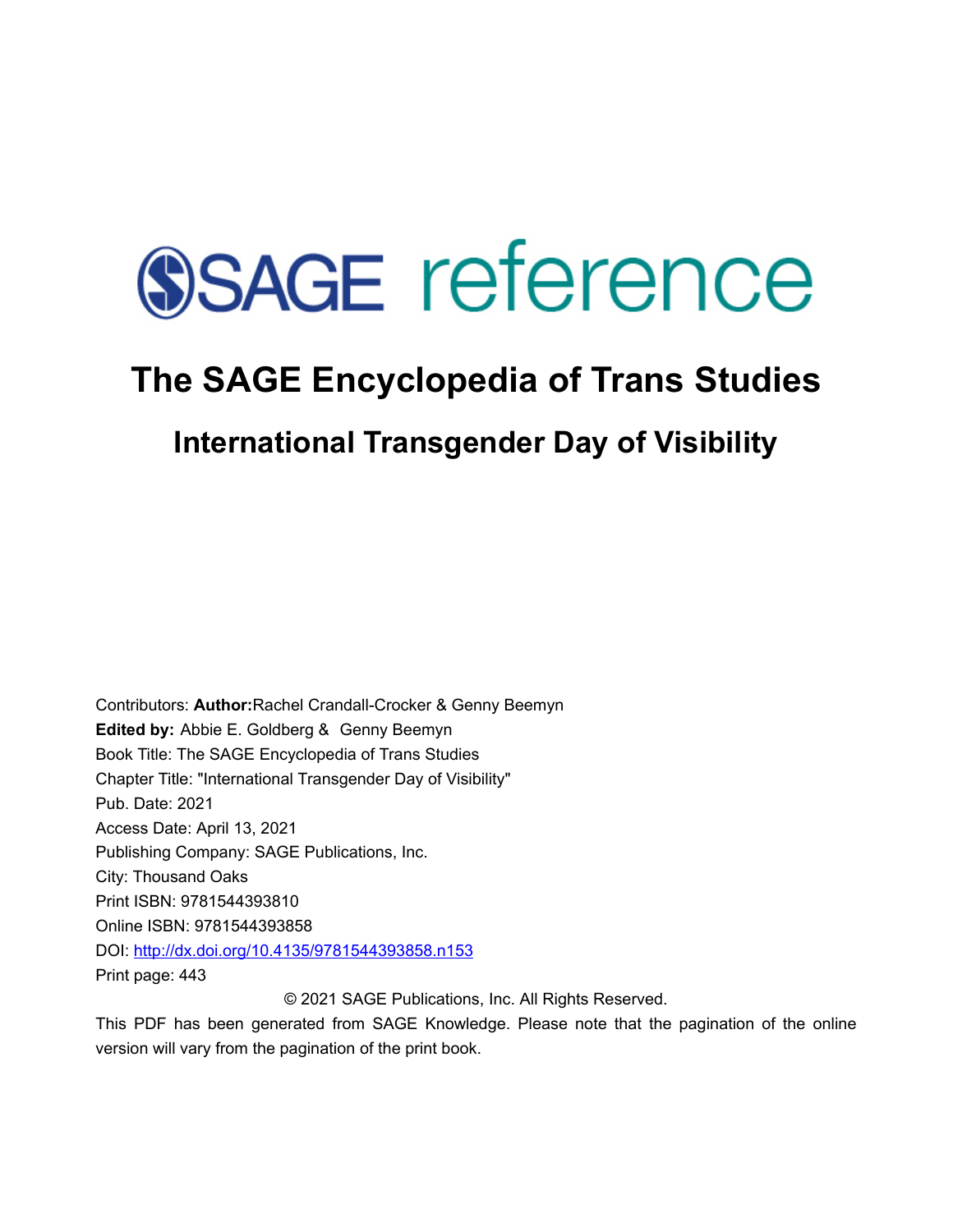The International Transgender Day of Visibility (TDOV) is held annually on March 31 to celebrate trans people and raise awareness of trans communities worldwide. It was developed, in part, as a reaction to the International Transgender Day of Remembrance (TDOR), which honors trans individuals who have been murdered because of their gender identity. Activists wanted to have a day that would encourage trans pride and call attention to the contributions of trans people to society, rather than the focus being only on the horrific level of violence against trans people. While the TDOV is less well known and less widely commemorated than the TDOR, the number of cities and countries that hold TDOV events continues to grow each year, as communities recognize the importance of having a day that acknowledges the lives of trans people.

The TDOV was created in 2009 by Rachel Crandall-Crocker, a psychotherapist and the executive director of Transgender Michigan in the United States. She began posting about the need for a day to celebrate trans people on Facebook, and the idea was quickly embraced by other trans activists. Crandall-Crocker began contacting trans leaders throughout the United States and internationally to encourage them to support the TDOV, and plans began almost immediately for events to take place in a number of localities. The first TDOV event was held in Royal Oak, Michigan, and consisted of a panel of trans allies discussing how they have supported the trans community. In subsequent years, the event has featured an open mic.

LGBTQIA+ and trans groups in other U.S. cities have organized workshops, films, art projects, ribbon campaigns, coffeehouses, networking activities, and rallies for the TDOV. For example, the TGI Network of Rhode Island sponsors an annual Empowerment Breakfast to honor the occasion; the Long Beach, California, LGBTQ Center runs a "Just Be Trans" Festival; and San Francisco LGBTQIA+ and trans organizations hold a TDOV awards night. The Wells Fargo building in Charlotte, North Carolina, and the One World Trade Center in New York City were lit up in the colors of the trans pride flag to mark the day in 2016 and 2017, respectively. Many national LGBTQIA+ organizations in the United States, including the Human Rights Campaign, PFLAG, GLSEN, and Trans Student Educational Resources, now support and help publicize the TDOV.

More than a decade since it began, the TDOV has grown to be celebrated in numerous countries, including Uganda, Vietnam, France, Ireland, Germany, and Russia. For example, the mayors of the Canadian cities of Calgary and Edmonton issued formal proclamations in 2013 to recognize the day. In 2014, Irish trans activists marked the TDOV by holding a demonstration outside the offices of the country's national broadcaster to protest the negative representations of trans people on its television shows and in other media. The following year, trans people around the world, particularly trans youth, posted selfies on social media sites to raise awareness and help humanize trans people. Posting to social media continues to be a way that many trans youth celebrate the day annually, and for some, it is the first time that they come out publicly.

But not all trans activists have been supportive of the TDOV. A few days before the event in 2019, longtime trans rights activist Miss Major tweeted, "I don't really understand why we need a Day of Visibility, since for most of us, especially Black girls, we are as visible as we need to be. Our visibility is getting us killed. . . . The people who care about us . . . they're the people who need to become more visible." While there can be no denying that trans women of color are disproportionately targeted for violence and harassment because of the intersecting oppressions of racism, misogyny, and the hatred of trans people and that cis allies need to do much more to address the situation, this type of criticism misses the need for a day to celebrate trans people and encourage them to feel greater pride in themselves. At the same time that trans people are being murdered much more than other groups, they are also killing and attempting to kill themselves at a horrendously high rate because of internalized oppression. The TDOV can help build self-esteem and wellbeing among trans people, as well as educate the larger society about anti-trans discrimination, and thus the event serves important purposes.

For many trans people around the world, the TDOV is the one day a year that they feel recognized by others and encouraged to celebrate themselves. Even if they are not comfortable being out or live in a country where trans people have few rights or are persecuted, they can be heartened that trans people and their experiences are being spotlighted, even if only for a day. Having events like the TDOV can help lead to changes in society, such that trans people can be visible every day without having to face harassment and discrimination.

Rachel Crandall-Crocker and Genny Beemyn